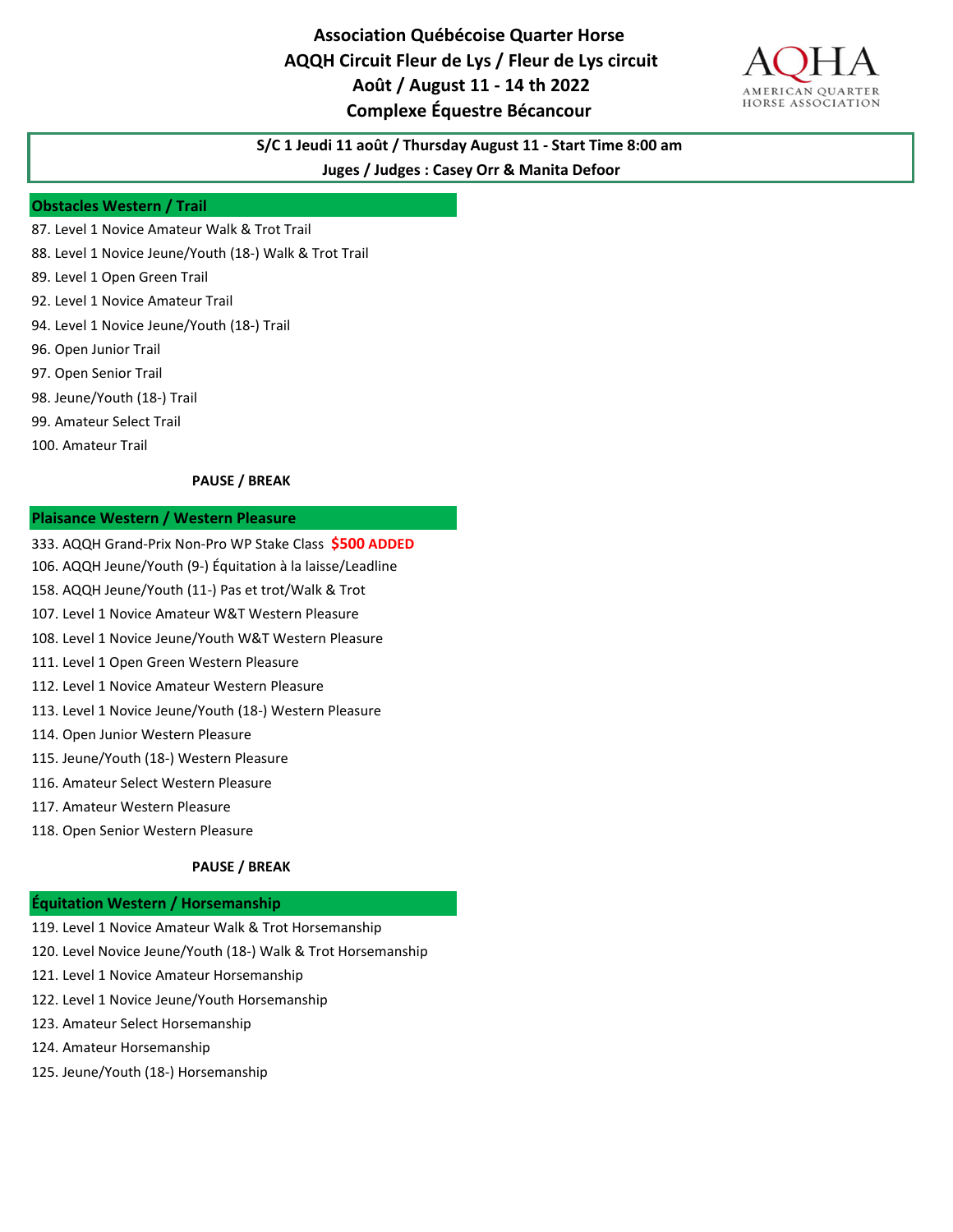# **S/C 1 Vendredi 12 août / Friday August 12 - Start Time 8:00 am Juges / Judges : Casey Orr & Manita Defoor**

- 2. Étalons/Stallions Amateur 2 ans/Year Old
- 3. Étalons/Stallions Amateur 3 ans/Year Old
- 
- 
- 
- 
- 
- 
- 12. Étalon/Stallions ROM Performance **PAUSE / BREAK**
- 
- 15. Hongres/Geldings Jeunes/Youth 1 an/Yearling 66. Level 1 Novice Amateur Walk & Trot
- 16. Hongres/Geldings Jeunes/Youth 2 ans/Year Old 67. Level 1 Novice Jeune/Youth (18-) Walk & Trot
- 17. Hongres/Geldings Jeunes/Youth 3 ans/Year Old 68. Level 1 Open Green Hunter Under Saddle
- 
- 19. Hongres/Geldings Jeune/Youth Performance 70. Level 1 Novice Jeune/Youth (18-) HUS
- 20/21. Grand and Reserve Hongres/Geldings Jeune/Youth 71. Open Junior Hunter Under Saddle
- 
- 
- 
- 
- 26. Hongres/Geldings Open Performance **PAUSE / BREAK**
- 
- 
- 
- 
- 
- 
- 
- 
- 38. Juments/Mares Jeunes/Youth 3 ans/Year Old **PAUSE / BREAK**
- 39. Juments/Mares Jeune/Youth âgés/aged **Hunter Hack Hunter Hack**
- 40. Juments/Mares Jeune/Youth Performance 83. Level 1 Open Green Hunter Hack
- 41/42. Grand and Reserve Jument/Mare Jeune/Youth 84. Open Hunter Hack
- 43. Juments/Mares Open 1 an/Yearling and the state of the state and the SS. Jeune/Youth (18-) Hunter Hack
- 44. Juments/Mares Open 2 ans/Year Old 86. Amateur Hunter Hack
- 45. Juments/Mares Open 3 ans/Year Old **PAUSE / BREAK**
- 46. Juments/Mares Open âgés/aged **Baril / Barrel Racing**
- 47. Juments/Mares Open Performance 137. Open Barrel Racing
- 48/49. Grand and Reserve Juments/Mares Open 138. Jeune/Youth (18-) Barrel Racing
- 50. Juments/Mares Amateur 1 an/Yearling 139. Amateur Barrel Racing 139. Amateur Barrel Racing
- 51. Juments/Mares Amateur 2 ans/Year Old **PAUSE / BREAK**
- 52. Juments/Mares Amateur 3 ans/Year Old **Ranch Riding**
- 
- 54. Juments/Mares Amateur Performance 130. Open Ranch Riding
- 55/56. Grand and Reserve Juments/Mares Amateur 131. Level 1 Novice Amateur Ranch Riding PAUSE / BREAK 132. Amateur Ranch Riding

# **Présentation au licou / Showmanship** 133. L1 Novice Jeune/Youth (18-) Ranch Riding

- 57. AQQH Jeune/Youth (12-) Showmanship **PAUSE / BREAK**
- 58. Level 1 Novice Amateur Showmanship **Reining**
- 59. Level 1 Novice Jeune/Youth (18-) Showmanship 134. Jeune /Youth (18-) Reining
- 62. Amateur Select Showmanship 135. Open Reining
- 63. Amateur Showmanship 136. Amateur Reining
- 65. Jeune/Youth (18-) Showmanship 164. Level 1 Novice Amateur Reining
- 322. Yearling Longe line Go 1 **250\$ ADDED**

**Licou / Halter** \*\* Suivant les épreuves de présentation au licou \*\* 1. Étalons/Stallions Amateur 1 an/Yearling \*\* Following Showmanship classes \*\*

### **PAUSE / BREAK**

### 4. Étalons/Stallions Amateur âgés/aged **Parcours Western / Western Riding**

- 5. Étalons/Stallions Amateur Performance 101. Level 1 Open Green Western Riding
- 6/7. Grand and Reserve Étalons/Stallions Amateur 102. Level 1 Novice Amateur Western Riding
- 8. Étalons/Stallions Open 1 an/Yearling 103. Level 1 Novice Jeune/Youth (18-) Western Riding
- 9. Étalons/Stallions Open 2 ans/Year Old 104. Open Western Riding
- 10. Étalons/Stallions Open 3 ans/ Year Old 105. Amateur Western Riding
- 11 . Étalons/Stallions Open âgés/aged 157. Jeune/Youth (18-) Western Riding

## 13/14. Grand and Reserve Étalons/Stallion Open **Plaisance Classique / Hunter Under Saddle**

- 
- 
- 
- 18. Hongres/Geldings Jeune/Youth âgés/aged 69. Level 1 Novice Amateur Hunter Under Saddle
	-
	-
- 22. Hongres/Geldings Open 1 an/Yearling 72. Jeune/Youth (18-) Hunter Under Saddle
- 23. Hongres/Geldings Open 2 ans/Year Old 73. Amateur Select Hunter Under Saddle
- 24. Hongres/Geldings Open 3 ans/Year Old 74. Amateur Hunter Under Saddle
- 25. Hongres/Geldings Open âgés/aged 75. Open Senior Hunter Under Saddle

## 27/28. Grand and Reserve Hongres/Geldings Open **Équitation Classique / Hunt Seat Equitation**

- 29. Hongres/Geldings Amateur 1 an/Yearling 334. AQQH Grand-Prix Non-Pro EQ Stake Class **\$500 ADDED**
- 30. Hongres/Geldings Amateur 2 ans/Year Old 76. Level 1 Novice Amateur Walk & Trot Equitation
- 31. Hongres/Geldings Amateur 3 ans/Year Old 77. Level 1 Novice Jeune/Youth (18-) W&T Equitation
- 32. Hongres/Geldings Amateur agés/aged 78. Level 1 Novice Amateur Equitation
- 33. Hongres/Geldings Amateur Performance 79. Level 1 Novice Jeune/Youth (18-) Equitation
- 34/35. Grand and Reserve Hongres/Geldings Amateur 80. Amateur Select Hunt Seat Equitation
- 36. Juments/Mares Jeunes/Youth 1 an/Yearling 81. Amateur Hunt Seat Equitation
- 37. Juments/Mares Jeunes/Youth 2 ans/Year Old 82. Jeune/Youth (18-) Hunt Seat Equitation

- 
- 
- 
- 

- 
- 
- 

53. Juments/Mares Amateur agés/aged 128. Jeune/Youth (18-) Ranch Riding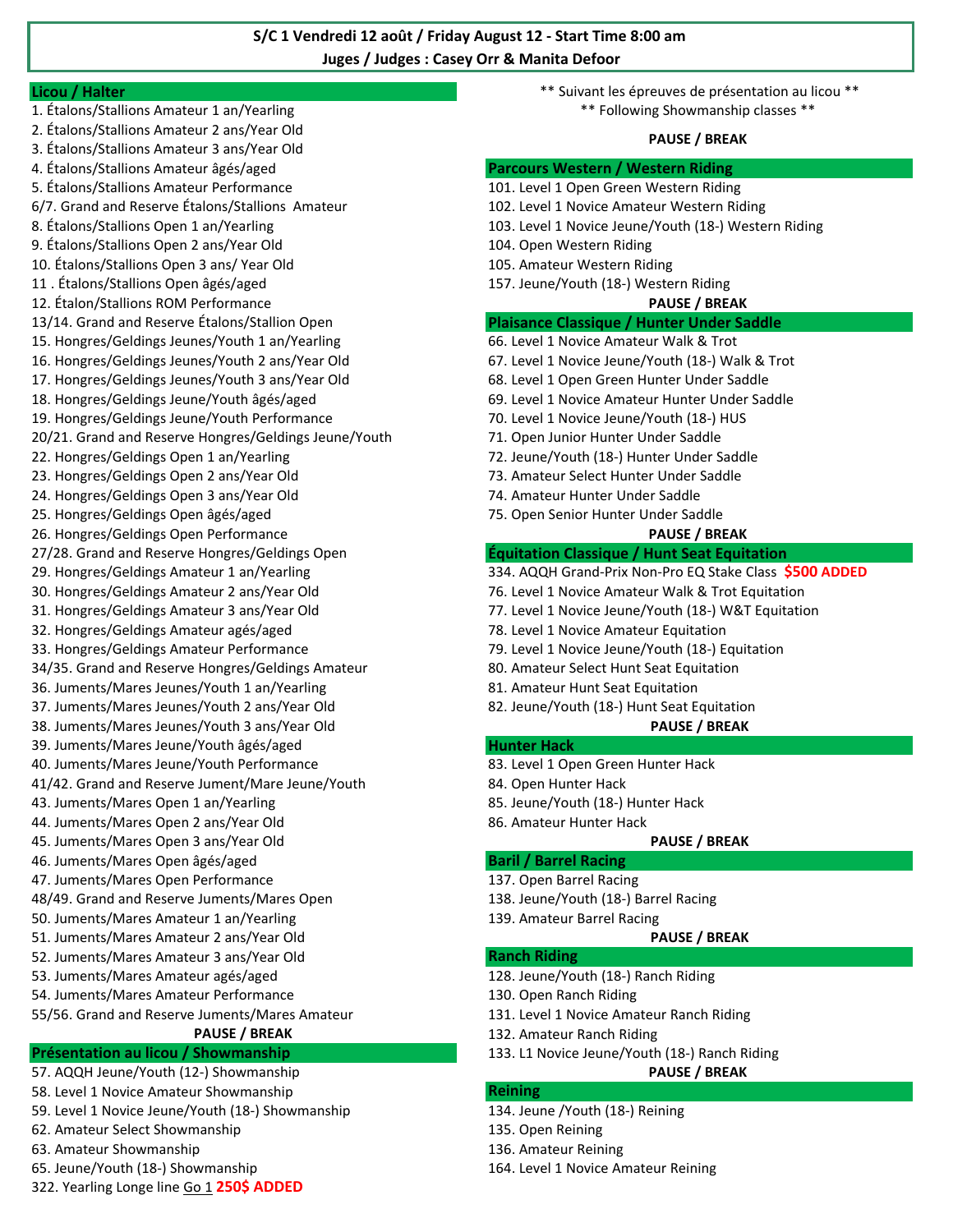# **S/C 2 Samedi 13 août / Saturday August 13 - Start Time 8:00 am Juges / Judges : Gretchen Mathes & Robin Griggs**

## **Baril / Barrel Racing**

- 137. Open Barrel Racing
- 138. Jeune/Youth (18-) Barrel Racing
- 139. Amateur Barrel Racing

### **PAUSE / BREAK**

### **Obstacles Western / Trail**

332. AQQH Grand-Prix Non-Pro Trail Stake Class **\$500 ADDED**

- 87. Level 1 Novice Amateur Walk & Trot Trail
- 88. Level 1 Novice Jeune/Youth (18-) Walk & Trot Trail
- 89. Level 1 Open Green Trail
- 92. Level 1 Novice Amateur Trail
- 94. Level 1 Novice Jeune/Youth (18-) Trail
- 96. Open Junior Trail
- 97. Open Senior Trail
- 98. Jeune/Youth (18-) Trail
- 99. Amateur Select Trail
- 100. Amateur Trail

### **PAUSE / BREAK**

# **Plaisance Western / Western Pleasure**

- 106. AQQH Jeune/Youth (9-) Équitation à la laisse/Leadline
- 158. AQQH Jeune/Youth (11-) Pas et trot/Walk & Trot
- 107. Level 1 Novice Amateur W&T Western Pleasure
- 108. Level 1 Novice Jeune/Youth W&T Western Pleasure
- 111. Level 1 Open Green Western Pleasure
- 112. Level 1 Novice Amateur Western Pleasure
- 113. Level 1 Novice Jeune/Youth (18-) Western Pleasure
- 114. Open Junior Western Pleasure
- 115. Jeune/Youth (18-) Western Pleasure
- 116. Amateur Select Western Pleasure
- 117. Amateur Western Pleasure
- 118. Open Senior Western Pleasure

### **PAUSE / BREAK**

### **Équitation Western / Horsemanship**

- 119. Level 1 Novice Amateur Walk & Trot Horsemanship
- 120. Level Novice Jeune/Youth (18-) Walk & Trot Horsemanship
- 121. Level 1 Novice Amateur Horsemanship
- 122. Level 1 Novice Jeune/Youth Horsemanship
- 123. Amateur Select Horsemanship
- 124. Amateur Horsemanship
- 125. Jeune/Youth (18-) Horsemanship